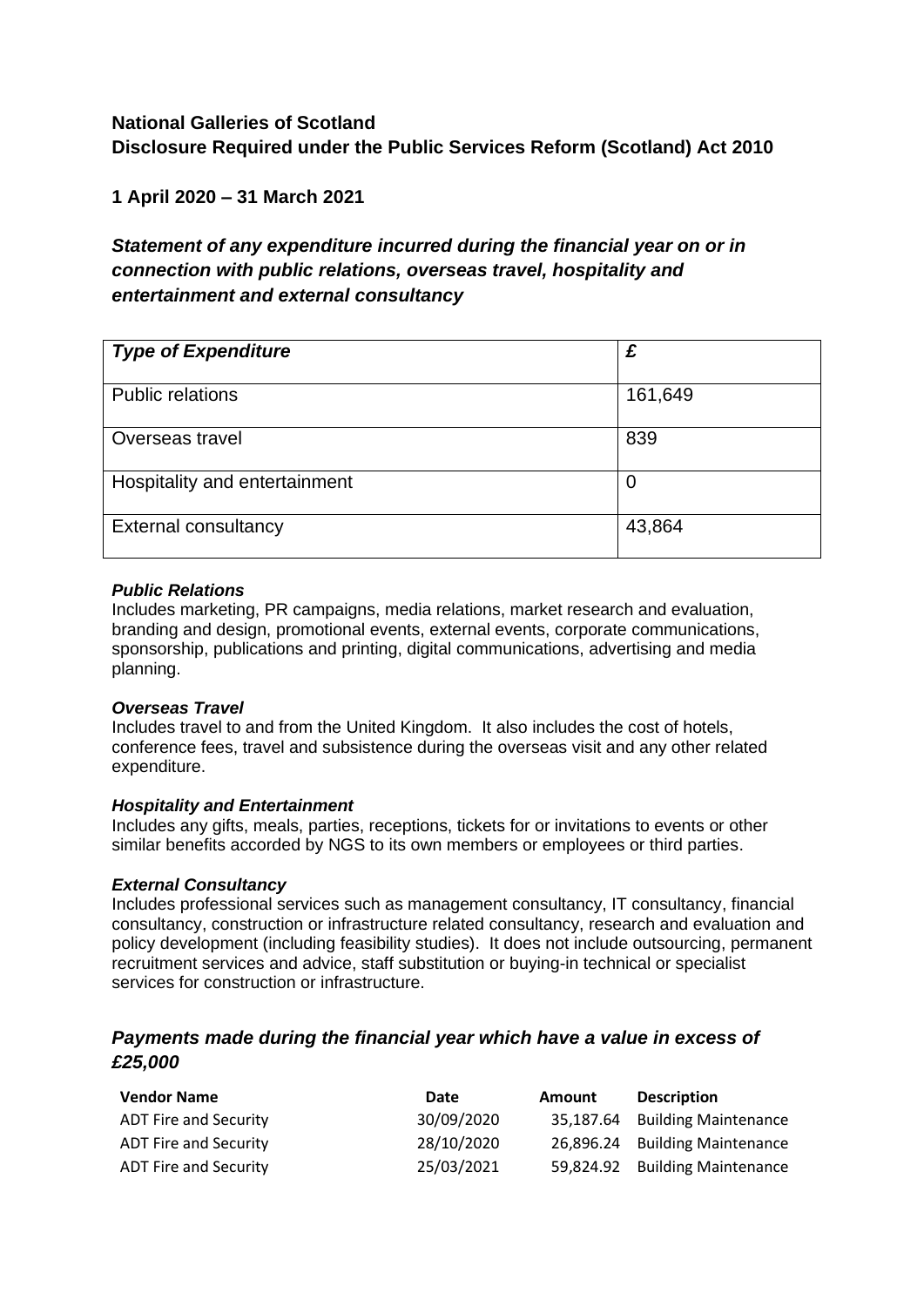| <b>ADL Lift Services Ltd</b>         | 25/02/2021 | 69,505.66  | <b>Building Maintenance</b>           |
|--------------------------------------|------------|------------|---------------------------------------|
| Leith (formally Signal)              | 26/08/2020 | 65,550.90  | <b>Digital Media Services</b>         |
| Leith (formally Signal)              | 11/11/2020 | 28,463.04  | Digital Media Services                |
| Leith (formally Signal)              | 11/03/2021 | 27,081.30  | Digital Media Services                |
| Leith (formally Signal)              | 25/03/2021 | 28,711.50  | Digital Media Services                |
| <b>Basis Research Ltd</b>            | 06/04/2020 | 26,350.80  | Market Research                       |
| Commsworld Ltd                       | 29/04/2020 | 62,344.80  | <b>IT Services</b>                    |
| Commsworld Ltd                       | 29/07/2020 | 31,482.00  | <b>IT Services</b>                    |
| Commsworld Ltd                       | 25/11/2020 | 31,488.99  | <b>IT Services</b>                    |
| Commsworld Ltd                       | 25/02/2021 | 56,491.68  | <b>IT Services</b>                    |
| Classic Lifts (Scotland) Ltd         | 14/07/2020 | 34,666.20  | <b>Building Maintenance</b>           |
| Classic Lifts (Scotland) Ltd         | 30/09/2020 | 38,590.20  | <b>Building Maintenance</b>           |
| <b>CIPHR LIMITED</b>                 | 28/01/2021 | 32,415.60  | HR Payroll System                     |
| Eastern Exhibition & Display         | 17/08/2020 | 27,592.38  | <b>Exhibition Costs</b>               |
| Eastern Exhibition & Display         | 26/08/2020 | 25,870.80  | <b>Exhibition Costs</b>               |
| City of Edinburgh Council            | 16/09/2020 | 33,427.11  | <b>Business Rates</b>                 |
| FA Sweeney Ltd                       | 30/09/2020 | 36,798.00  | <b>Building Maintenance</b>           |
| FA Sweeney Ltd                       | 25/11/2020 | 25,116.00  | <b>Building Maintenance</b>           |
| FA Sweeney Ltd                       | 25/02/2021 | 25,722.00  | <b>Building Maintenance</b>           |
| Gardiner & Theobald LLP              | 27/05/2020 | 26,143.20  | <b>SNG Project Management</b><br>Fees |
| Gareth Hoskins Architects Ltd        | 13/05/2020 | 27,069.72  | <b>SNG Architect Fees</b>             |
| <b>Gareth Hoskins Architects Ltd</b> | 16/06/2020 | 28,805.18  | <b>SNG Architect Fees</b>             |
| <b>Gareth Hoskins Architects Ltd</b> | 14/07/2020 | 25,447.86  | <b>SNG Architect Fees</b>             |
| <b>Gareth Hoskins Architects Ltd</b> | 26/08/2020 | 25,447.86  | <b>SNG Architect Fees</b>             |
| <b>Gareth Hoskins Architects Ltd</b> | 16/09/2020 | 25,447.86  | <b>SNG Architect Fees</b>             |
| <b>Gareth Hoskins Architects Ltd</b> | 28/10/2020 | 25,447.86  | <b>SNG Architect Fees</b>             |
| <b>Gareth Hoskins Architects Ltd</b> | 11/11/2020 | 25,447.86  | <b>SNG Architect Fees</b>             |
| <b>Gareth Hoskins Architects Ltd</b> | 16/12/2020 | 25,447.86  | <b>SNG Architect Fees</b>             |
| <b>Gareth Hoskins Architects Ltd</b> | 28/01/2021 | 25,447.86  | <b>SNG Architect Fees</b>             |
| <b>Gareth Hoskins Architects Ltd</b> | 25/02/2021 | 25,447.86  | <b>SNG Architect Fees</b>             |
| <b>Gareth Hoskins Architects Ltd</b> | 25/03/2021 | 25,447.86  | <b>SNG Architect Fees</b>             |
| <b>ABM Services Scotland Ltd</b>     | 28/10/2020 | 29,268.21  | <b>Facilities Management</b>          |
| <b>ABM Services Scotland Ltd</b>     | 11/11/2020 | 27,508.49  | <b>Facilities Management</b>          |
| <b>ABM Services Scotland Ltd</b>     | 25/11/2020 | 27,470.59  | <b>Facilities Management</b>          |
| <b>ABM Services Scotland Ltd</b>     | 16/12/2020 | 27,677.33  | <b>Facilities Management</b>          |
| <b>ABM Services Scotland Ltd</b>     | 28/01/2021 | 28,885.80  | <b>Facilities Management</b>          |
| <b>ABM Services Scotland Ltd</b>     | 25/03/2021 | 60,156.46  | <b>Facilities Management</b>          |
| Insight UK Ltd                       | 29/04/2020 | 33,666.26  | <b>IT Services</b>                    |
| Insight UK Ltd                       | 13/01/2021 | 37,694.31  | <b>IT Services</b>                    |
| <b>Tilbury Douglas Construction</b>  | 06/04/2020 |            |                                       |
| Limited (Formerly Interserve)        |            | 277,382.40 | <b>SNG Construction Costs</b>         |
| <b>Tilbury Douglas Construction</b>  | 13/05/2020 | 545,906.40 | <b>SNG Construction Costs</b>         |
| Limited (Formerly Interserve)        |            |            |                                       |
| <b>Tilbury Douglas Construction</b>  | 16/06/2020 | 102,274.80 | <b>SNG Construction Costs</b>         |
| Limited (Formerly Interserve)        |            |            |                                       |
| <b>Tilbury Douglas Construction</b>  | 14/07/2020 | 88,306.80  | <b>SNG Construction Costs</b>         |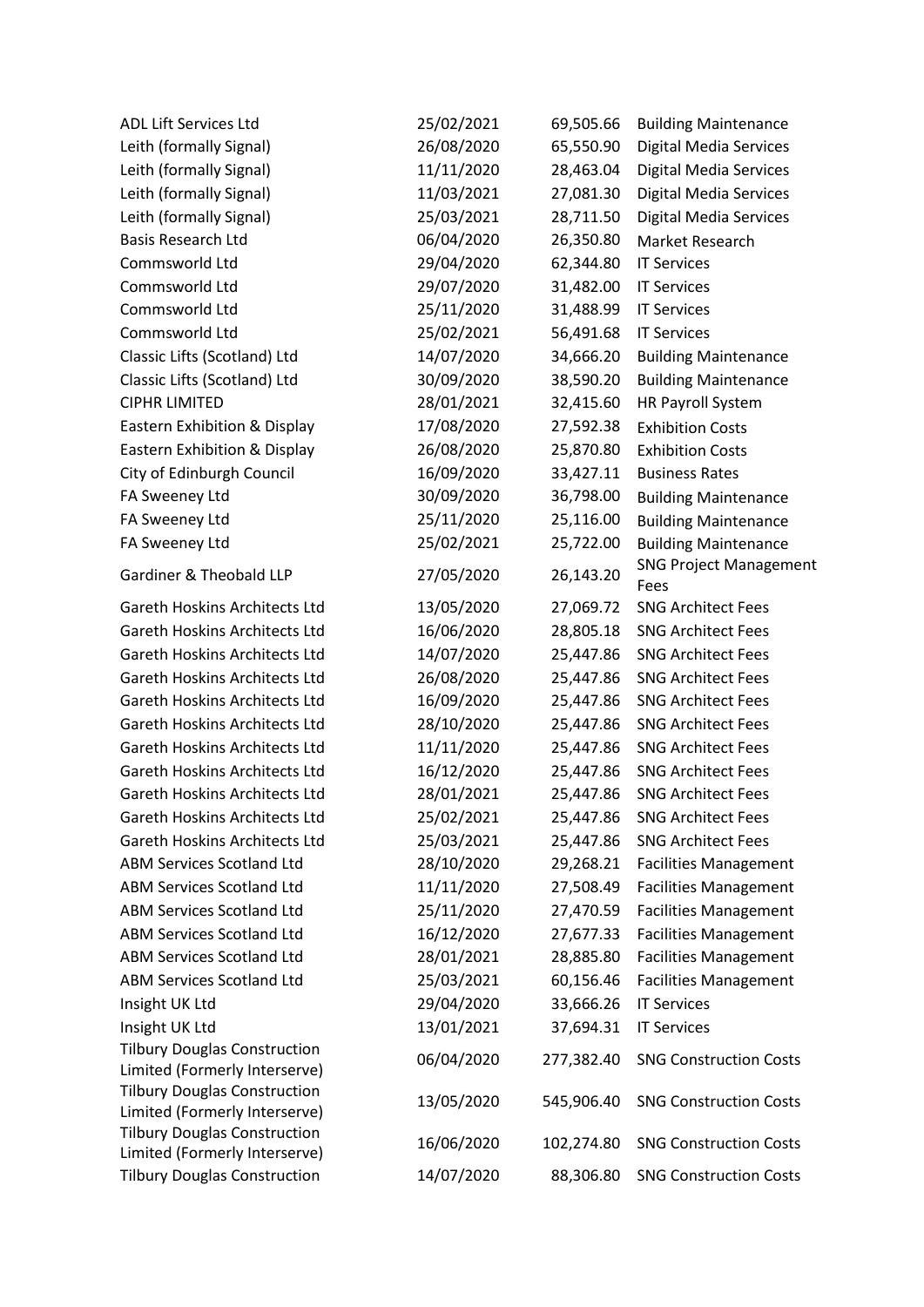| Limited (Formerly Interserve)                                        |            |              |                                                       |
|----------------------------------------------------------------------|------------|--------------|-------------------------------------------------------|
| <b>Tilbury Douglas Construction</b>                                  | 17/08/2020 | 187,272.00   | <b>SNG Construction Costs</b>                         |
| Limited (Formerly Interserve)                                        |            |              |                                                       |
| <b>Tilbury Douglas Construction</b>                                  | 16/09/2020 | 546,230.40   | <b>SNG Construction Costs</b>                         |
| Limited (Formerly Interserve)                                        |            |              |                                                       |
| <b>Tilbury Douglas Construction</b>                                  | 14/10/2020 | 818,810.40   | <b>SNG Construction Costs</b>                         |
| Limited (Formerly Interserve)                                        |            |              |                                                       |
| <b>Tilbury Douglas Construction</b>                                  | 11/11/2020 | 1,049,482.80 | <b>SNG Construction Costs</b>                         |
| Limited (Formerly Interserve)<br><b>Tilbury Douglas Construction</b> |            |              |                                                       |
| Limited (Formerly Interserve)                                        | 16/12/2020 | 1,252,700.40 | <b>SNG Construction Costs</b>                         |
| <b>Tilbury Douglas Construction</b>                                  |            |              |                                                       |
| Limited (Formerly Interserve)                                        | 13/01/2021 | 780,133.20   | <b>SNG Construction Costs</b>                         |
| <b>Tilbury Douglas Construction</b>                                  |            |              |                                                       |
| Limited (Formerly Interserve)                                        | 17/02/2021 | 564,192.00   | <b>SNG Construction Costs</b>                         |
| <b>Tilbury Douglas Construction</b>                                  |            |              |                                                       |
| Limited (Formerly Interserve)                                        | 23/03/2021 | 820,731.60   | <b>SNG Construction Costs</b>                         |
| <b>Atalian Servest AMK Ltd</b>                                       | 06/04/2020 | 48,289.58    | <b>Facilities Management</b>                          |
| <b>Atalian Servest AMK Ltd</b>                                       | 29/04/2020 | 39,126.74    | <b>Facilities Management</b>                          |
| Atalian Servest AMK Ltd                                              | 24/06/2020 | 42,456.10    | <b>Facilities Management</b>                          |
| Atalian Servest AMK Ltd                                              | 29/07/2020 | 43,645.75    | <b>Facilities Management</b>                          |
| Atalian Servest AMK Ltd                                              | 06/08/2020 | 39,126.74    | <b>Facilities Management</b>                          |
| Atalian Servest AMK Ltd                                              | 26/08/2020 | 43,880.24    | <b>Facilities Management</b>                          |
| Atalian Servest AMK Ltd                                              | 30/09/2020 | 68,352.75    | <b>Facilities Management</b>                          |
| Atalian Servest AMK Ltd                                              | 11/11/2020 | 51,392.18    | <b>Facilities Management</b>                          |
| Atalian Servest AMK Ltd                                              | 16/12/2020 | 41,037.14    | <b>Facilities Management</b>                          |
| Atalian Servest AMK Ltd                                              | 28/01/2021 | 49,477.88    | <b>Facilities Management</b>                          |
| Atalian Servest AMK Ltd                                              | 11/03/2021 | 92,732.84    | <b>Facilities Management</b>                          |
| Sponge UK Ltd (formerly                                              |            |              |                                                       |
| Mercurytide)                                                         | 06/04/2020 | 30,000.00    | <b>Website Booking System</b>                         |
| National Library of Scotland                                         | 11/03/2021 | 35,264.44    | <b>IT Services</b>                                    |
| <b>National Museums of Scotland</b>                                  | 25/02/2021 | 34,150.64    | <b>Building Rental</b>                                |
| Nevin of Edinburgh                                                   | 16/12/2020 | 25,845.00    | <b>Facilities Management</b>                          |
|                                                                      |            |              | <b>Funding for French</b>                             |
| <b>NGS Trading Company Ltd</b>                                       | 25/03/2021 | 46,550.00    | Paintings                                             |
| The National Gallery                                                 | 16/12/2020 | 34,371.08    | <b>Exhibition Costs</b>                               |
| <b>Scottish Water</b>                                                | 30/09/2020 | 30,079.57    | <b>Business Utilities</b>                             |
| <b>Scottish Water</b>                                                | 14/10/2020 | 28,896.78    | <b>Business Utilities</b>                             |
| <b>Scottish Water</b>                                                | 25/02/2021 | 27,694.76    | <b>Business Utilities</b>                             |
| <b>Scottish Water</b>                                                | 25/03/2021 | 27,439.84    | <b>Business Utilities</b>                             |
| Softcat Ltd.                                                         | 25/03/2021 | 27,652.28    | <b>IT Services</b>                                    |
| Sotheby's                                                            | 29/07/2020 | 175,555.50   |                                                       |
| <b>Tate Gallery</b>                                                  | 06/04/2020 | 54,750.00    | <b>Art Acquisition</b><br>Artist Rooms - shared costs |
|                                                                      |            |              |                                                       |
| Taylor & Fraser Ltd<br>War Productions Ltd                           | 16/12/2020 | 117,235.20   | <b>Facilities Management</b>                          |
|                                                                      | 28/10/2020 | 30,221.62    | <b>IT Services</b>                                    |